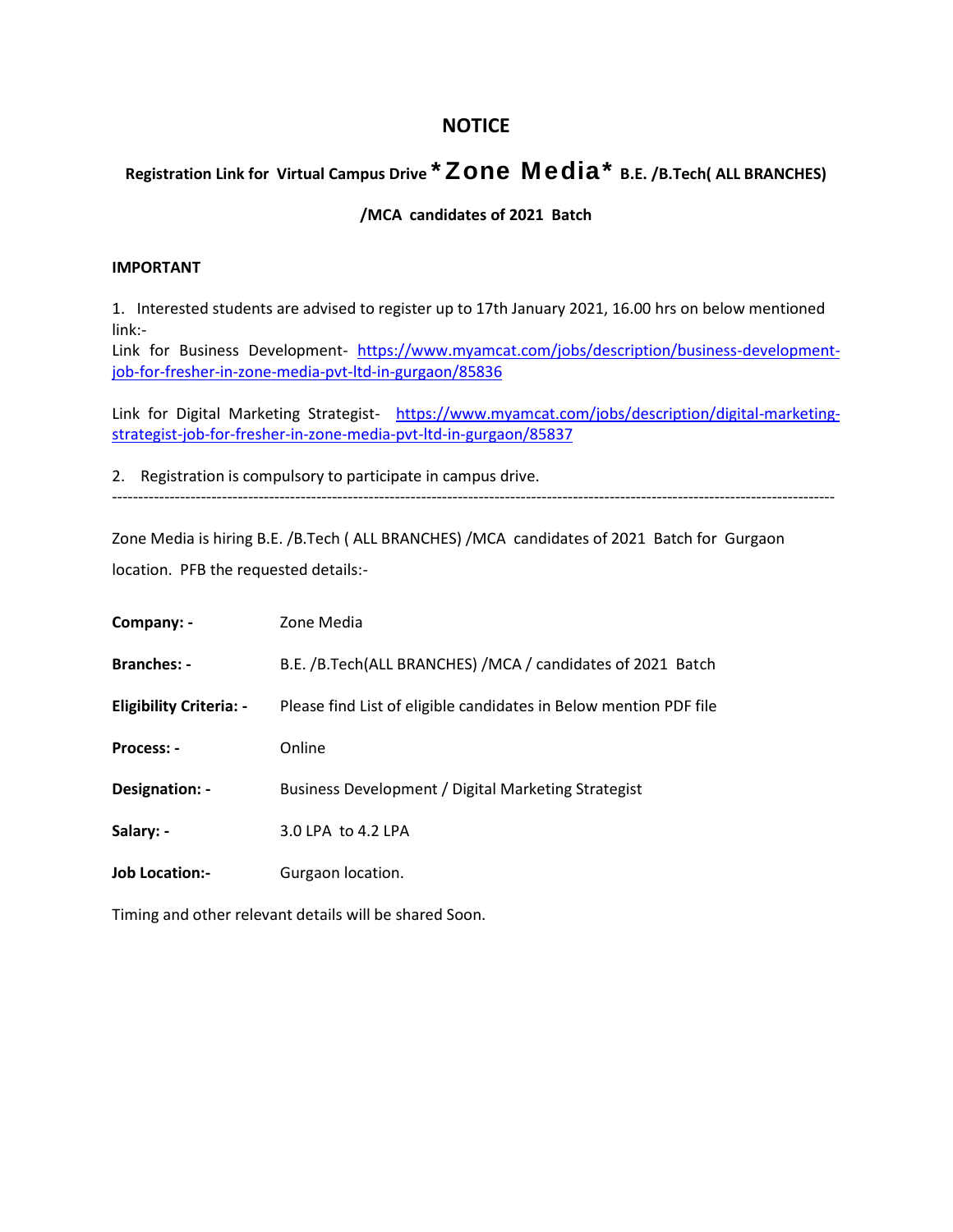| S.No            | <b>AMCAT ID</b>                    | Name                   | <b>YOP</b> | collegeName                                    | subjectName           |
|-----------------|------------------------------------|------------------------|------------|------------------------------------------------|-----------------------|
| $\mathbf 1$     | 130019487403620                    | Aaib ahemed qureshi    | 2021       | Mahakal Institute of Technology                | СE                    |
| $\overline{2}$  | 130019487031397                    | Saqulain Siddiqui      | 2021       | Mahakal Institute of Technology                | <b>CE</b>             |
| $\overline{3}$  | 130019487898838                    | Priyanshu More         | 2021       | Mahakal Institute of Technology and Management | CE                    |
| $\overline{4}$  | 130019487654275                    | sohel Ansari           | 2021       | Mahakal Institute of Technology and Management | CE                    |
| 5               | 130019338628963                    | Abhishek Jain          | 2021       | Mahakal Institute of Technology                | <b>CSE</b>            |
| $6\overline{6}$ | 130019338103498                    | Aditi Dubey Dubey      | 2021       | Mahakal Institute of Technology                | <b>CSE</b>            |
| 7               | 130019260932850                    | Akshat Jain            | 2021       | Mahakal Institute of Technology                | <b>CSE</b>            |
| ø               | 130019338673681                    | Aman Pandya            | 2021       | Mahakal Institute of Technology                | <b>CSE</b>            |
| 9               | 158471592179895                    | Aman Pandya            | 2021       | Mahakal Institute of Technology                | <b>CSE</b>            |
| 10              | 130019338758212                    | Anjali Sharma          | 2021       | Mahakal Institute of Technology                | <b>CSE</b>            |
| 11              | 130019338153359                    | Anshika Bhatnagar      | 2021       | Mahakal Institute of Technology                | <b>CSE</b>            |
| 12              | 130019338270305                    | Anshul Sharma          | 2021       | Mahakal Institute of Technology                | <b>CSE</b>            |
| 13              | 130019338320126                    | Anuj Neema             | 2021       | Mahakal Institute of Technology                | <b>CSE</b>            |
| $\overline{14}$ | 130019338011891                    | Ashish Gothi           | 2021       | Mahakal Institute of Technology                | <b>CSE</b>            |
| 15              | 130019338090901                    | Ashutosh Gautam        | 2021       | Mahakal Institute of Technology                | <b>CSE</b>            |
| $\overline{16}$ | 158471592456720                    | Ashutosh Gautam        | 2021       | Mahakal Institute of Technology                | <b>CSE</b>            |
| 17              | 130019338608008                    | Astha Shrivastava      | 2021       | Mahakal Institute of Technology                | <b>CSE</b>            |
| 18              | 130019338691614 Ayushi Solanki     |                        | 2021       | Mahakal Institute of Technology                | <b>CSE</b>            |
| 19              | 130019338024506 Bhumika Gupta      |                        | 2021       | Mahakal Institute of Technology                | <b>CSE</b>            |
| $\overline{20}$ |                                    |                        | 2021       | Mahakal Institute of Technology                |                       |
| $\overline{21}$ | 130019338552239 Deepali Dravid     |                        |            | Mahakal Institute of Technology                | <b>CSE</b>            |
| $\overline{22}$ | 130019338880450                    | Harsh Patel            | 2021       | Mahakal Institute of Technology                | <b>CSE</b>            |
|                 | 130019338257685                    | HIRVI NEERAJ SHAH      | 2021       |                                                | <b>CSE</b>            |
| $\overline{23}$ | 130019264807027                    | Mansi Sharma           | 2021       | Mahakal Institute of Technology                | <b>CSE</b>            |
| 24              | 130019338256613                    | Nameesh Sharma         | 2021       | Mahakal Institute of Technology                | <b>CSE</b>            |
| $\overline{25}$ | 158471592104369                    | Ninad Purkar           | 2021       | Mahakal Institute of Technology                | <b>CSE</b>            |
| 26              | 130019483104514 Piyush Sethiya     |                        | 2021       | Mahakal Institute of Technology                | <b>CSE</b>            |
| $\overline{27}$ | 130019483448945                    | Pradhyumn kumar Soni   | 2021       | Mahakal Institute of Technology                | <b>CSE</b>            |
| 28              | 130019338433155                    | Prateek Gothwal        | 2021       | Mahakal Institute of Technology                | <b>CSE</b>            |
| 29              | 158471592853174                    | Prateek Gothwal        | 2021       | Mahakal Institute of Technology                | <b>CSE</b>            |
| 30              | 130019483113712                    | priyanshi pandya       | 2021       | Mahakal Institute of Technology                | <b>CSE</b>            |
| 31              | 130019338988005                    | Priyesh Saklecha       | 2021       | Mahakal Institute of Technology                | <b>CSE</b>            |
| 32              | 130019338721406                    | Reshu Bhutda           | 2021       | Mahakal Institute of Technology                | <b>CSE</b>            |
| 33              | 130019338887193                    | Riya Shah              | 2021       | Mahakal Institute of Technology                | <b>CSE</b>            |
| 34              | 130019338196613 Sapan Jain         |                        | 2021       | Mahakal Institute of Technology                | <b>CSE</b>            |
| 35              | 130019483197402 Suvigya Gangele    |                        | 2021       | Mahakal Institute of Technology                | <b>CSE</b>            |
| 36              | 130019338735457                    | Tanishq Ajay Deshpande | 2021       | Mahakal Institute of Technology                | <b>CSE</b>            |
| $\overline{37}$ | 130019338612624                    | Tarun Lodhi            | 2021       | Mahakal Institute of Technology                | <b>CSE</b>            |
| 38              | 130019338434530 Tosif Hussain Khan |                        | 2021       | Mahakal Institute of Technology                | <b>CSE</b>            |
| 39              | 130019338914399                    | Varsha Parashar        | 2021       | Mahakal Institute of Technology                | <b>CSE</b>            |
| 40              | 130019338017827                    | Vidushi Neema          | 2021       | Mahakal Institute of Technology                | <b>CSE</b>            |
| 41              | 130019338652964                    | Vipul Vyas             | 2021       | Mahakal Institute of Technology                | <b>CSE</b>            |
| 42              | 130014740691461                    | YASH SHUKLA            | 2021       | Mahakal Institute of Technology                | <b>CSE</b>            |
| 43              | 130019338250593                    | Yashika Agrawal        | 2021       | Mahakal Institute of Technology                | <b>CSE</b>            |
| 44              | 130019338331275                    | Yashvi Solanki         | 2021       | Mahakal Institute of Technology                | <b>CSE</b>            |
| 45              | 130018431798698                    | Aashutosh Joshi        | 2021       | Mahakal Institute of Technology                | <b>CSE</b>            |
| 46              | 130019483550510                    | Aashutosh Joshi        | 2021       | Mahakal Institute of Technology                | <b>CSE</b>            |
| 47              | 130019483426255 tanisha jain       |                        | 2021       | Mahakal Institute of Technology                | <b>CSE</b>            |
| 48              | 130019338431191                    | Abhilasha Parmar       | 2021       | Mahakal Institute of Technology and Management | <b>CSE</b>            |
| 49              | 130019338585381                    | Harshita Chouhan       | 2021       | Mahakal Institute of Technology and Management | <b>CSE</b>            |
| 50              | 130019338191523                    | Joy Joseph             | 2021       | Mahakal Institute of Technology and Management | CSE                   |
| 51              | 130019483529748                    | Khushal Malik          | 2021       | Mahakal Institute of Technology and Management | <b>CSE</b>            |
| 52              | 130019338026139                    | Nimish Manohar Vikhar  | 2021       | Mahakal Institute of Technology and Management | <b>CSE</b>            |
| 53              | 130019338830973                    | Rituka Gehlot          | 2021       | Mahakal Institute of Technology and Management | $\mathsf{CSE}\xspace$ |
| 54              |                                    |                        |            | Mahakal Institute of Technology and Management |                       |
|                 | 130019338048516 samrath panchal    |                        | 2021       |                                                | CSE                   |